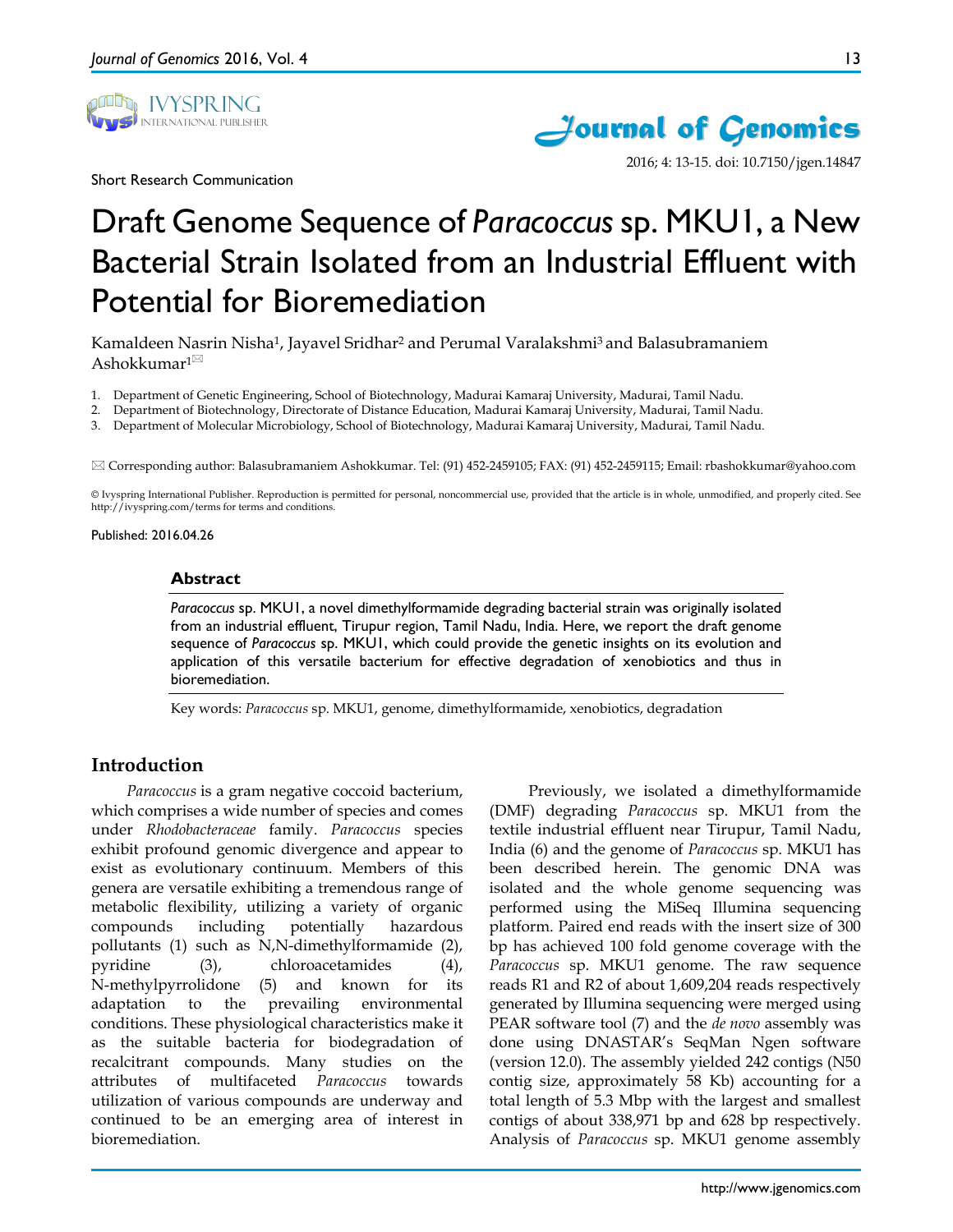showed a size of 5,388,713 bp with a mean GC content of 66.7%. Gene predictions and annotations were performed with Rapid Annotation using Subsystem Technology (RAST) database (8) and NCBI Prokaryotic Genome Annotation Pipeline (PGAP) (http://www.ncbi.nlm.nih.gov/genome/annotation \_prok/process/). Based on RAST results, the draft genome contains 5318 coding sequences and 493 subsystems. There were 5421 genes, 342 pseudogenes and 1 CRISPR array annotated from NCBI PGAP. Three complete 5S rRNA, one partial 16S rRNA and two partial 23S rRNA encoding regions were predicted from RNAmmer 1.2 (9). In addition, 47 tRNAs were identified by tRNAscan-SE (10). The PHAST server (11) predicted five prophage regions with the sizes of 13 Kbp, 21.7 Kbp, 15.4 Kbp, 9.2 Kbp and 95.3 Kbp. Panseq tool (12) was used for analysing the core set and accessory genomic regions. It was found that some mobile elements, hypothetical proteins, uncharacterized conserved proteins, ABC transporter related proteins and some predicted transcriptional regulators of different families such as MerR, GntR and LacI are found as the novel regions in *Paracoccus* sp. MKU1 genome while comparing with other existing genomes of *Paracoccus* sp. As *Paracoccus* sp. is biochemically versatile genus, well known for its unique nitrate reduction properties and various metabolisms of utilizing variety of compounds, RAST functional annotations of *Paracoccus* sp. MKU1 showed that there are 99 genes involved in nitrogen metabolism, where 37 genes involved in denitrification; 206 genes involved in stress responses; 75 genes involved in resistance to antibiotics and toxic compounds including cobalt, zinc, cadmium, mercury and chromium (Figure 1). Analysis of genes for enzymes involved in DMF degradation pathways showed the presence of methylamine dehydrogenase and formamidase. Furthermore, there are 115 genes involved in degradation of various aromatic compounds, where 29 genes are involved in peripheral pathways for catabolism of aromatic compounds and 73 genes are involved in metabolism of central aromatic intermediates. The genome analysis showed the presence of genes involved in the degradation of various xenobiotics namely toluene, benzoate, p-hydroxy benzoate, aromatic amines, biphenyls, catechols and chloroaromatic compounds. In addition, pathways of salicylate and gentisate catabolism, protocatechuate and catechol branch of beta-ketoadipate pathways, homogentisate pathways known to be involved in aromatic hydrocarbons degradation are also found.

The draft genome of *Paracoccus* sp. MKU1 provide insights into the genes involved in the degradation of various xenobiotics, which can further open up the opportunities for potential exploitation of the versatile bacterium for bioremediation of xenobiotic compounds.

#### **Nucleotide sequence accession number**

The genome sequence of *Paracoccus* sp. MKU1 has been deposited at GenBank under the accession number **LLWQ00000000**. The version described in this paper is the first version. DNA sequence raw data has been uploaded in Sequence Read Archive (SRA) with the accession number **SRX1601982**. The Bioproject designation for this project is **PRJNA298725**.



**Figure 1.** The overview of subsystem category coverage of *Paracoccus* sp. MKUI genome based on RAST server.